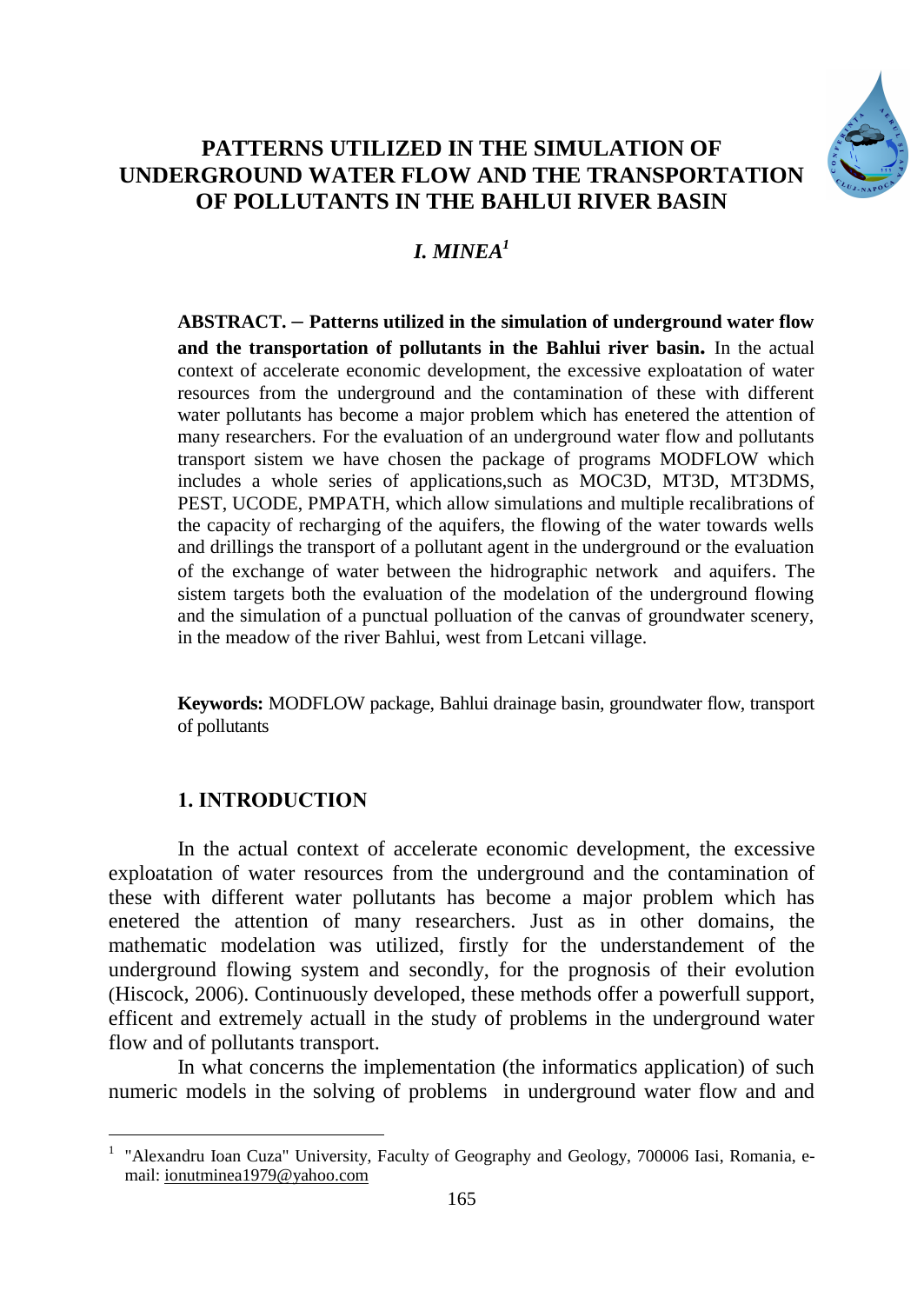

pollutants transport in aquifers, at a world wide level there are a series of program packages which deal with the numeric modelation of these parameters such as: FEM, GMS, AQUA3D, PLASM, SUTRA, RNDWALK (Giurmă-Handley, 2006). But, for the evaluation of an underground water flow and pollutants transport sistem we have chosen the package of programs MODFLOW which includes a whole series of applications, such as MOC3D, MT3D, MT3DMS, PEST, UCODE, PMPATH, which allow simulations and multiple recalibrations of the capacity of recharging of the aquifers, the flowing of the water towards wells and drillings, the evalution of the evapotranspiration from the surface of the ground, the transport of a pollutant agent in the underground or the evaluation of the exchange of water between the hidrographic network and aquifers (Fetter, 2001). The sistem targets both the evaluation of the modelation of the underground flowing and the simulation of a punctual polluation of the canvas of groundwater scenery, in the meadow of the river Bahlui, west from Letcani.

## **2. METODOLOGY**

The methodology of application and numeric modelation of simulation of underground water flow assumes the covering of certain work stages (Giurmă-Handley, 2006), realised also in this study and which concern:

- establishing the conceptual model for flowing/transport problems concerning the targeted aquifer;

- the identification of theproper mathematic model for the flowing/transport problems concerning the targeted aquifer (in this case the aplications of the packet of programs MODFLOW);

- establishing the running parameteres of the numeric model;

- exploaiting the model through repeated flowing/transport numeric simulations;

- recalibrating the utilised parameters (through the optimization of the values of certain parameters, the minimization of the deviations between the results of the simulation and the observed values);

- the interpretation of the obtained results and making of the quantitative and qualitative prognosis.

The assimilation of the aquifer with a porous envinroment,with a multilayer structure (2 layers with different hidrofizic charachteristics),in which the flowing process has been considered to be taking place both in an horizontal plan, in the setting of each layer, and in a vertical plan, through interlayer exchanges, infiltration or the ascending movement has also involved calculating the vertical leakance (noted with VCONT) of the aquifer layers. This parameter can be calculated using the formula proposed by Chiang and Kinzelbach (1988):

$$
VCONT = \frac{2}{\frac{\Delta V_k}{(K_z)_{j,i,k}} + \frac{\Delta V_{k+1}}{(K_z)_{j,i,k+1}}}
$$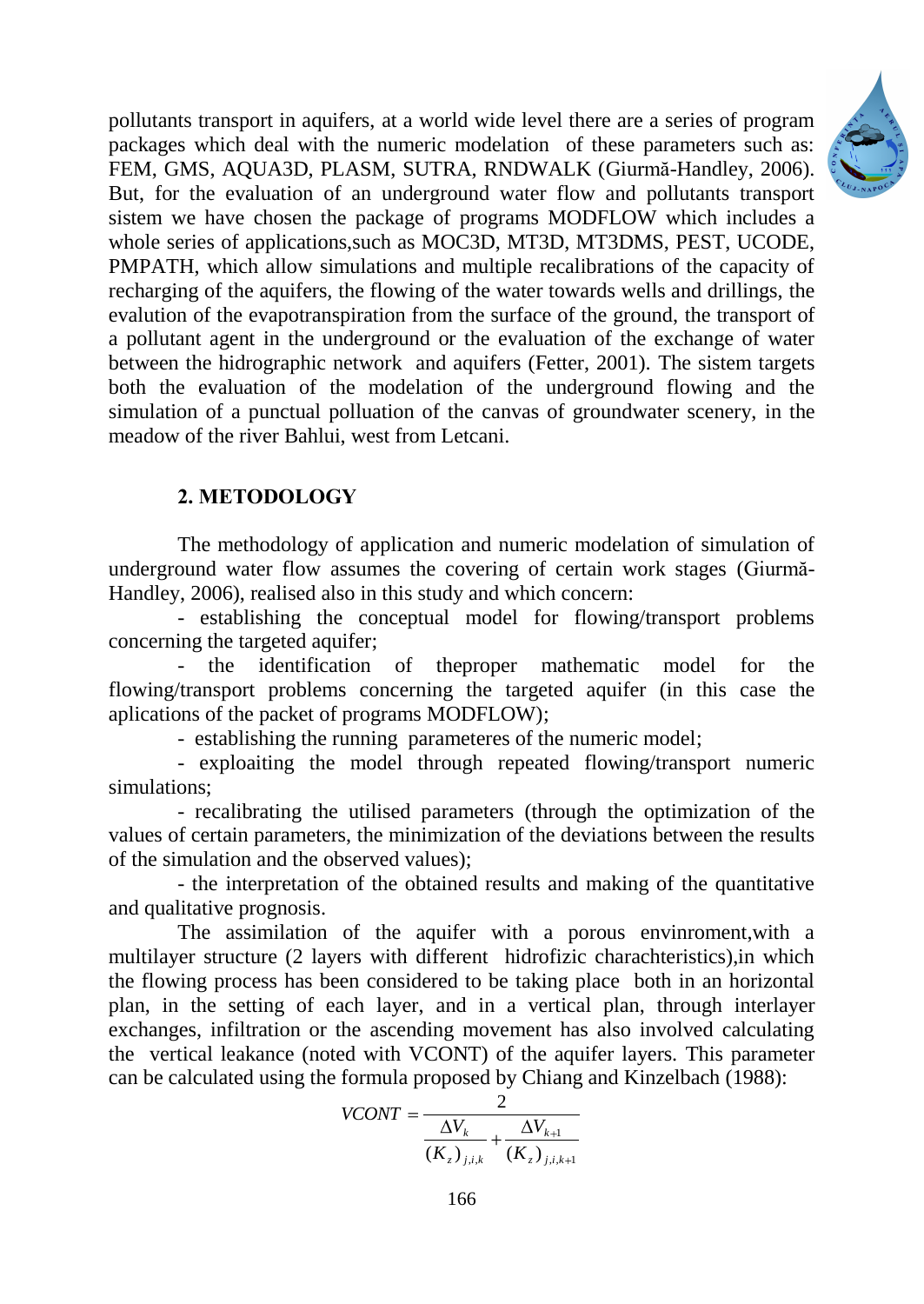

where:  $(K_z)_{i,k}$  and  $(K_z)_{i,k+1}$  represent the values of hydraulic conductivity of layers k and, respectively, k+1.

In the conditions in which in the meadow of the river Bahlui appears a granulometric differentiation between the superior layer (made of dusty clay) and the inferior one (made of sand and gravel), there is the possibility for a layer of captive water to appear,intermediary with a light semiconfining unit (Martiniuc et.al, 1956). In this situation known in the speciality literature as being a quasi three-dimensional model, because the semicaptive intermediary layer is not included and simulated,the vertical leakance (VCONT) can be calculated after the formula:

$$
VCONT = \frac{2}{\frac{\Delta z_u}{(K_z)_u} + \frac{2\Delta z_c}{(K_z)_c} + \frac{\Delta z_L}{(K_z)_L}}
$$

where:  $(K_z)_{u}$ ,  $(K_z)_{c}$ ,  $(K_z)_{j,i,k}$  and  $(K_z)_{L}$  represent the hydraulic conductivities of the superior layer, semicaptive and respectively, the inferior one. The model used for calculation of vertical leakance is shown in Figure 1.



**Fig. 1.** *Models caracteristics used for calculation of vertical leakance (VCONT, after Chiang and Kinzelbach, 1988)*

#### **3. HYDROGEOLOGICAL CONDITIONS**

The applications have been made for the meadow of the river Bahlu, west from Letcani. We have chosen this sector of meadow because from a hydrogeological point of view it is relatively homogeneous,and the data obtained here can be transferred at the level of the entire meadow of the river Bahlui and his affluents (in the places they meet similar hydrogeological conditions). On the other hand, it is exposed to numerous road and/or railway accidents, with a potential of polluting the canvas of groundwater (the area is situated at the intersection between the Letcani-Botosani railway, with the european road E 583, being extremely ...popular" on a local level through the multitude of occured accidents) (Fig. 2).

The hydrogeological conditions have been analised based on the information obtained from the Basin Administration for Water Prut-Barlad, at the same time with the making of the construction report of the hydrogeological station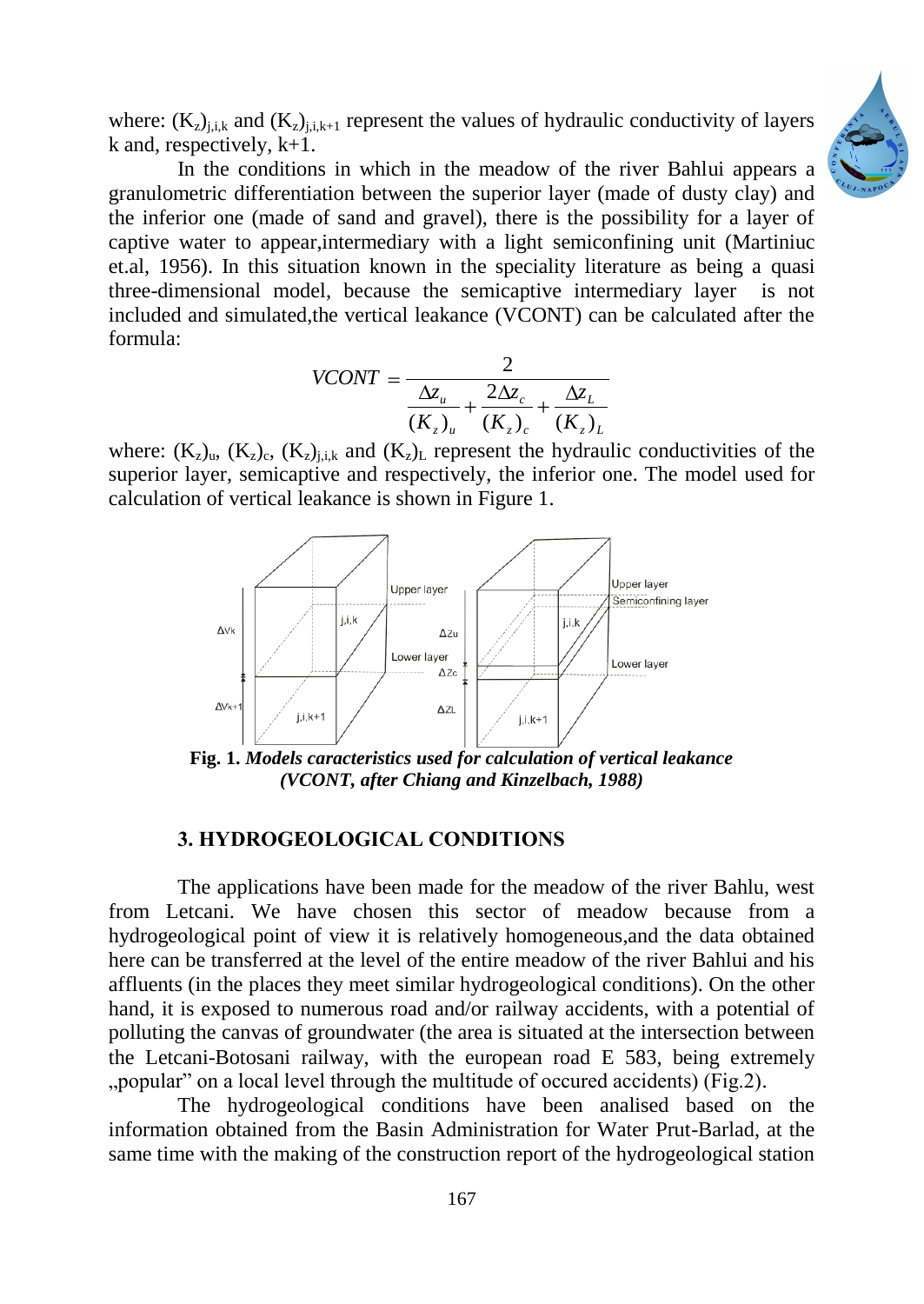Banu.Besides,the geological and hydrogeological features of the area (concerning the hydrophysiq parameters and the piezometric level of the aquifer from the meadow of the Bahlui) have been processed according to the information obtained about the drillings executed at this station.



Otherwise, from a geological point of view,the meadow of the river Bahlui, from this area, it is characterized by the presence of 2 layers of permeable stones, one made of dusty clay, under the ground level (entic aluviosol, with a thickness of 0,8 m) with a thickness of 5,6-7 m (that thins slightly towards the bed of the Bahlui river) and another made of gravel with boulders and sand, with a thickness of 2,6-3 m (that grows slightly towards the bed of the Bahlui river).



**Fig. 2.** *Banu hydrogeological station, the geologic profile of the drilling F1 and the position of the area applied to the numeric modelation of the terrain*

The terrain is utilised as a local field,being crossed by the numerous drainage canals. The space contained between the Iasi-Podul Iloaiei railway, the european road E583 and the Letcani-Botosai railway in the cold season of the year, from the observations made along the last 6 years, is oversaturated with water, at the level of the topographical surface from the end of october until the beginning of april. The situation has been solved only in the last period of time through the construction of a drainage cannal, alongside the Letcani-Botosani railway (on the left side), to evacuate the excess of water resulting after the rains, from that area.

The hydrogeological conditions analised, based on the observation made at the 4 drillings from the hydrogeological station Banu (3 situated on the left side of the Bahlui river, at 1409 m, 596 m and 106 m in front of its minor bed, and one on the right side, which has not been taken in consideration), put in evidence the existance of a relatively constant annual hydrogeological regimen,with maximum values in june and july and minimum in december and january (Fig 3). The depth of the piezometric level rises from the drilling F1 (situated at the biggest distance from the bed of Bahlui) to the drilling F3, as the thickness of the layer of gravel with boulders and sand becomes bigger. The maximum amplitude of variation of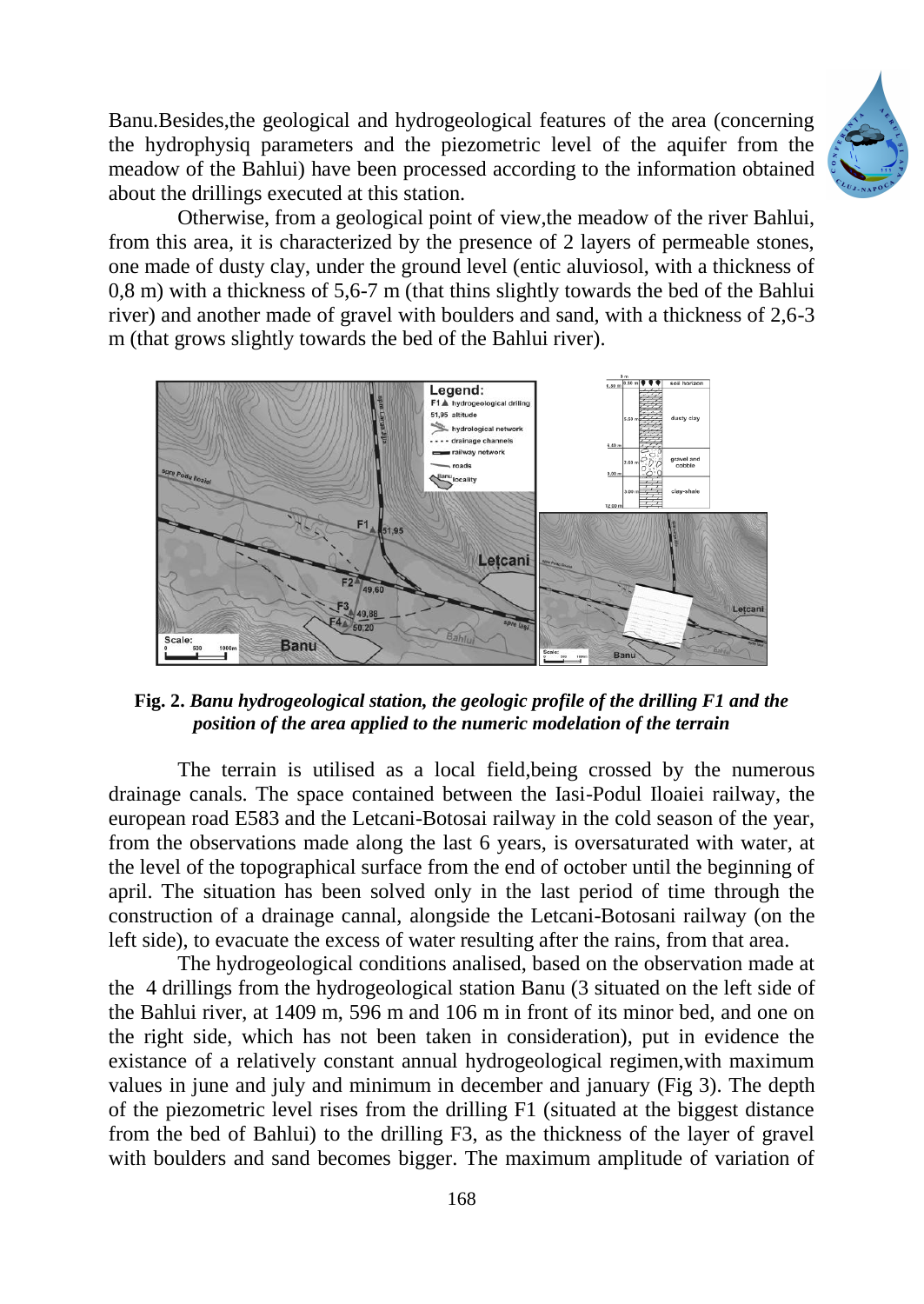the piezometric level in the 3 drillings doesn't exceed 38 cm at drilling F1, 29 cm at drilling F2 and 30 cm at drilling F3, which shows a constancy in the underground flowing regime (Minea, 2009).





**Fig. 3.** *The annual regime of the piezometric level at driling F1,F2 and F3 from the hydrogeological station Banu*

In the bed of the river Bahlu the variations of the water level had had (at the hydrometric station of the Bahlui, situated at 20 km downstream from the analised area, Fig. 5) medium amplitudes of 60 cm and maximum of ofer 2 m, the hydrologic regimen highlighting a maximum in march and april, june and october, when the influence of the river on the water level of the groundwater canvas is bigger, and lower in the summer months (july-august), until september, when the underground contribution in the liquid flow of the river is bigger.

### **4. APPLICATIONS OF THE MODFLOW PROGRAM IN THE ANALYSIS OF THE UNDERGROUND WATER FLOW AND THE TRANSPORT OF POLLUTANTS IN THE MEADOW OF THE RIVER BAHLUI**

For the implementation of the numeric modelation,proposed by the package of programs MODFLOW, to highlight the underground flow and transport of pollutants in the underground, we startes from the next work hypothesis:

- the aquifer envinronment was assimilated to a porous one, with a multilayer structure (2 layers cu different hydrofisic features), in which the flowing process was consideres to be taking place both in a horizontal plan, in each layer, and a vertical plan, through interlayer exchanges, infiltration or ascending movement;

- the hydrogeological conditions have been considered as being of complete saturation of the aquifer layers (as it was noticed for a long perios of the year, from the end of october, until the beginning of april);

- the simulation of the observing points took in account the position od the hydrogeological drillings from the hydrogeological station Banu;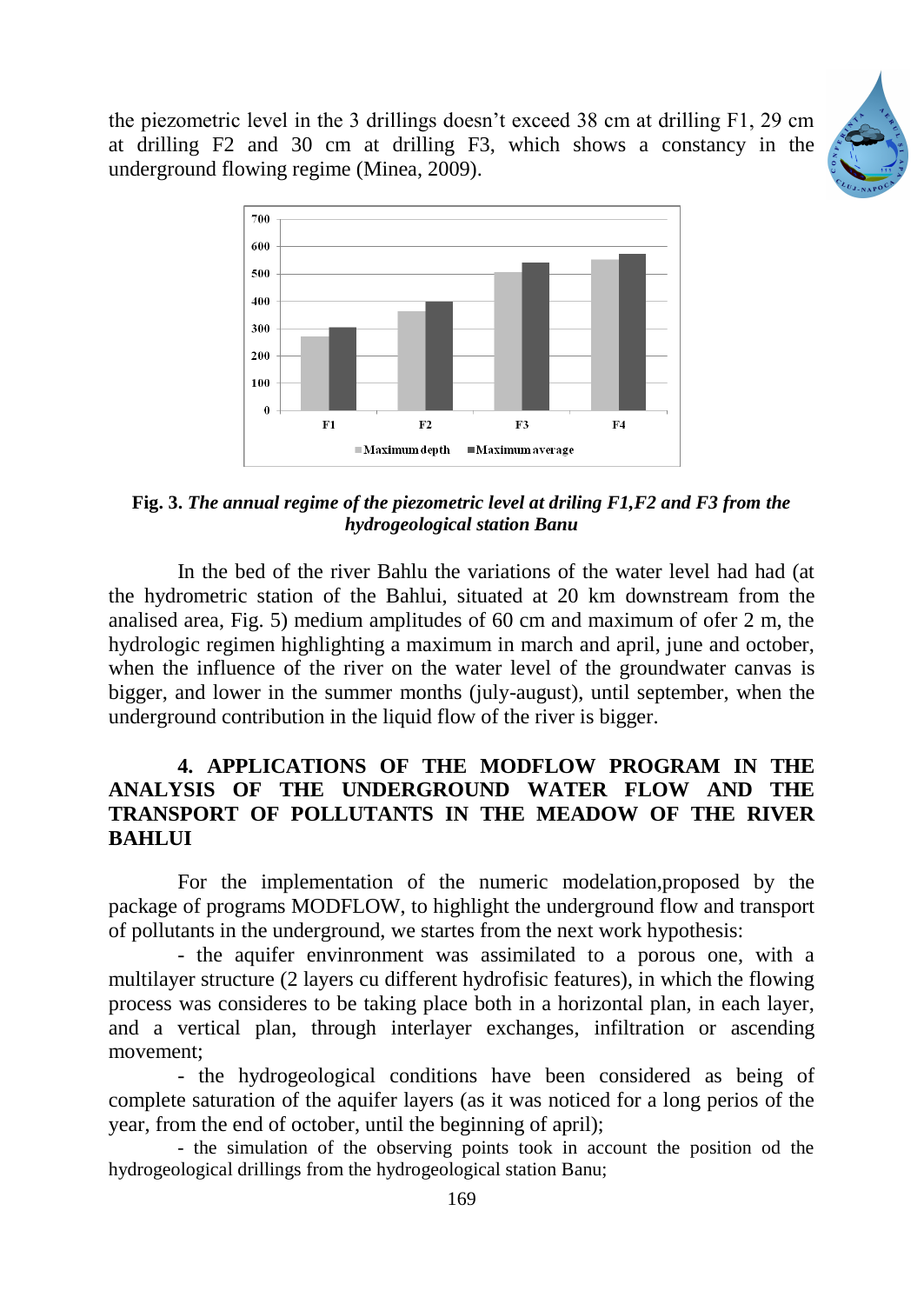- the pollution situation was realised for a punctul pollution scenery,the transport of the pollutant agent being realised through advection, the flowing being in unique phase.

The analised area contains o surface of 2.25  $km<sup>2</sup>$ , in the layers of the MODFLOW program being divided into 30 lines and columns with a lenght wach of 50 m. As we have mentiones before,the analysis was realised at the level of 2 layers, each with its own specific hydrophysic characteristics. For the first layer were utilised the following hydrophysic parameters: free aquifer layer, with a thickness of the layer of 5 m in the exterior meadow and 3 m in the proximity of the river Bahlui, a high of the hydrostatic level (reported to the base of the aquifer layers) of 9 m for the exterior meadow and of 8 m for the area next to the river Bahlui,a horizontal hydraulic conductiviti of 12 m and a vertical one of 1,2 m (according to the standards proposed by Chiang, Kinzelbach, 1998) and a effective porosity of 20%. The transmissivity was automatically calculated, through multiple recalibrations (using the porgram PEST), the optimum value being of 0,012 m<sup>2</sup>/day.



**Fig. 4.** *The distribution of the izofreates in the studied area*

The second layer is characterized by the following hydrophysic parameters: free aquifer layer, with a thickness of 4 m, in the exterior meadow and of 5 m in the area next to the river Bahlui, a horizontal hydraulic conductivity of 15 m and a vertical one of 1,5m and an effective porosity of 25%. The transmissivity automatically calculated has the same values as the one calculated for the superior geological layer.

Also,in order to create a corect simulation of the underground flow and the process of transport of pollutants,we simulated the presence of the river Bahlu,the values of the parameters asked by the utilised program being the following:the hydraulic conductance of the river bed (CRIV) being equal qith  $1000 \text{ m}^2/\text{day}$  (appropriate for a hydraulic conductance of the river bed sedimentary deposits, *K*, of 4 m/day, a lenght of the river, for each cell of 50 m*, L*, a width of 15 m, *W*, and a thickness of the silt reported to the layer of waterproff rocks of 3m,*M*,and calculated with the formula  $CRIV=(K*K*W)/M$ , after Chiang, Kinzelbach, 1998).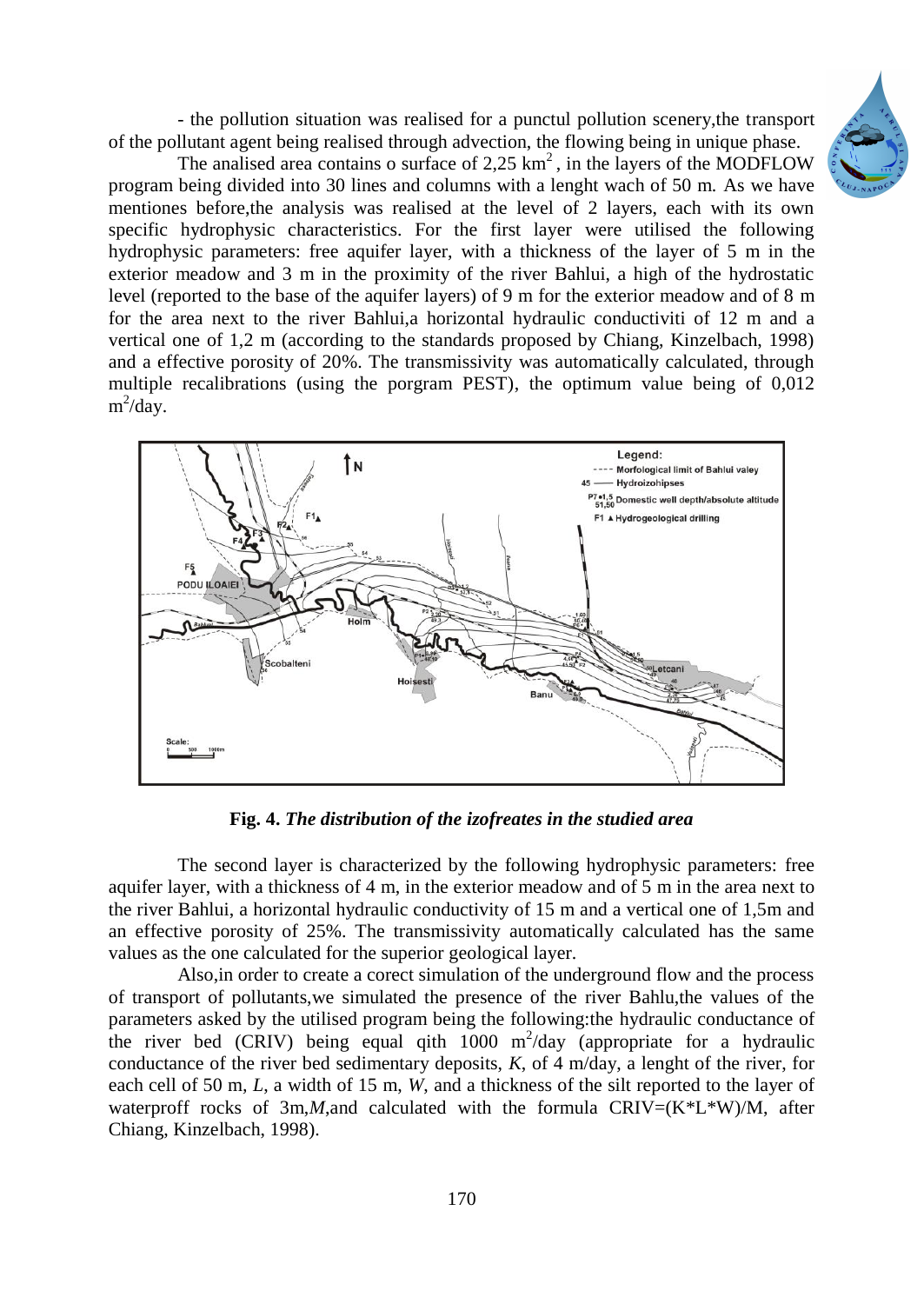The repeated simulations of the underground flows have highlighted o relatively uniform distribution of the izofreates, a general tendency, just as expected, being of orientation of the flow from the exterior meadow to the minor river bed of Bahlui.



Simulating a situation of pollution was realised in the same hydrogeological conditions, using the same hydrophysic parameters. In natural conditions,the happening of an accident with a polluating effect of the groundwater water canvas, through advection would lead to the polluation of the water of the river Bahlui in about 3-3,5 days, according to the movement or stillnes of the pollutant (Fig. 5).



**Fig. 5.** *The direction of the pollutant in the case of an accident* 

This situation could be fixed,in the case of such an accident with a polluating character, by making an exploitation drilling, positioned on the direction of movement of the pollutant.



**Fig. 6.** *Simulating a situation of pollution and of pumping of the underground water through the different setting of the exploitation drillings*

There were simulated more situation, by positioning some exploitation drillings outside the movement area of the pollutant or on its movement direction, with different levels of water pumping. Thereby, the positiong of underground water exploitation drillings at distances higher than 200 m, doesn't allow pumping the underground water in an efficient way, to diminish the effect of the polluation (Fig. 6, left).